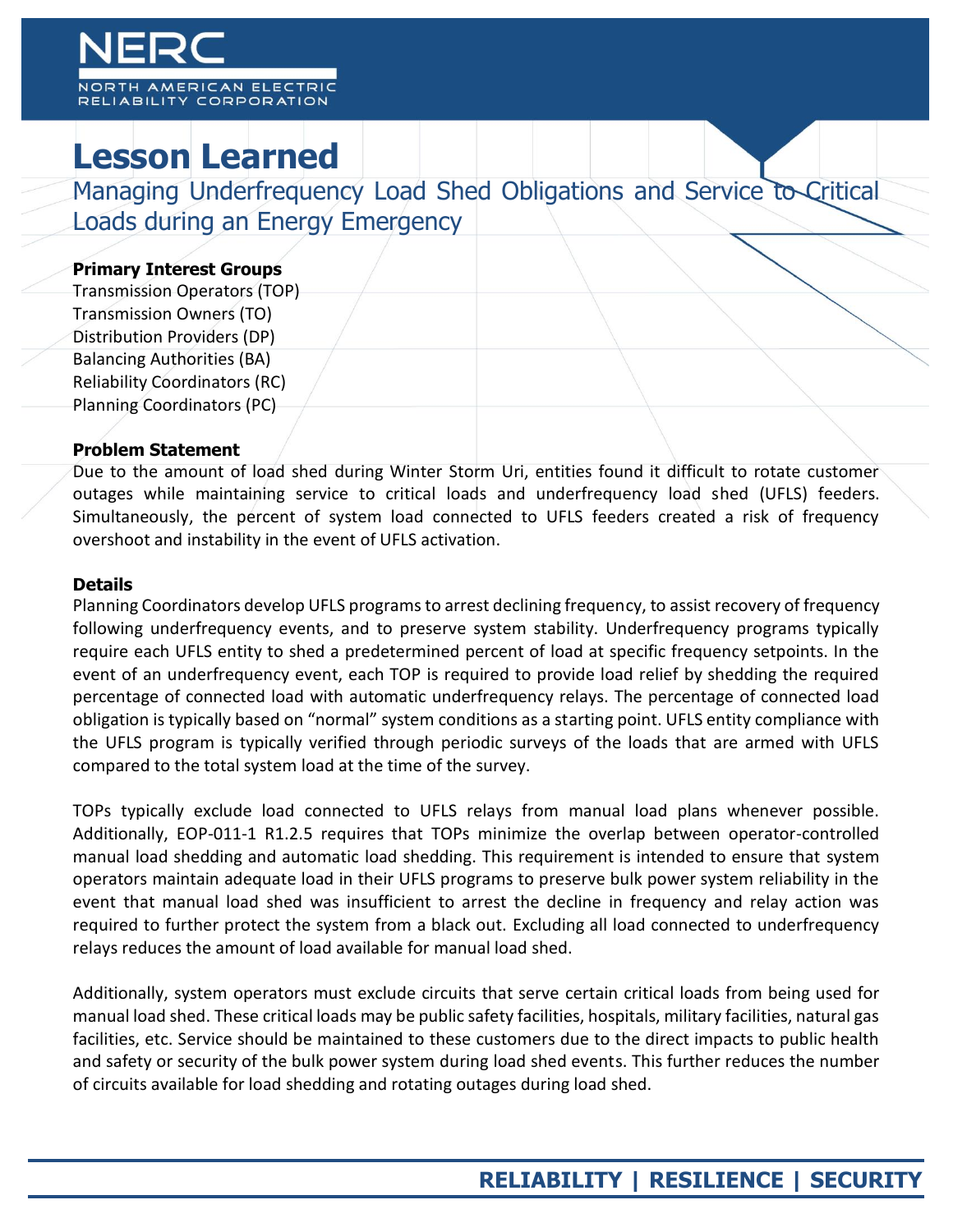As the magnitude of load shed directives approaches the total load available to be shed (which consists of non-UFLS circuits and non-critical load circuits), the system operators' ability to rotate outages will diminish, extending outage times during rotation and eventually preventing rotation.

After exhausting the normal processes of public appeals, demand response, and voltage reduction during Winter Storm Uri; increasing levels of unplanned generating unit outages and de-rates; and increasing electricity demands, the RC had to instruct large amounts of firm load shed to keep the power grid stable. As a direct result of generating unit losses, system operators were forced to order an unprecedented 20,000 MW of firm load shed and to maintain firm load shed for nearly three days. For the reasons described above, the magnitude and duration of the manual load shed limited system operators' ability to effectively rotate outages during portions of the event, causing some customers to remain out of service for days. Some system operators ultimately ran out of non-UFLS and non-critical load circuits and were forced to use a portion of their UFLS circuits to meet manual load shed directives.

During the event, this was deemed an acceptable means to meet the manual load shed directives because the combination of high system loading and the reduced demand due to the prior manual load shed directives resulted in a significant margin of UFLS load above the required levels for TOPs. Several TOPs noted that their UFLS-connected load represented up to 60% of its remaining load during the period of February 15–16 (see Figure 1).



UFLS Percentages Excluding Load Resources (2/1/2021 - 2/28/2021)

**Figure 1: February cold event UFLS connected load percentages (Feb 15-16 in blue shade area)**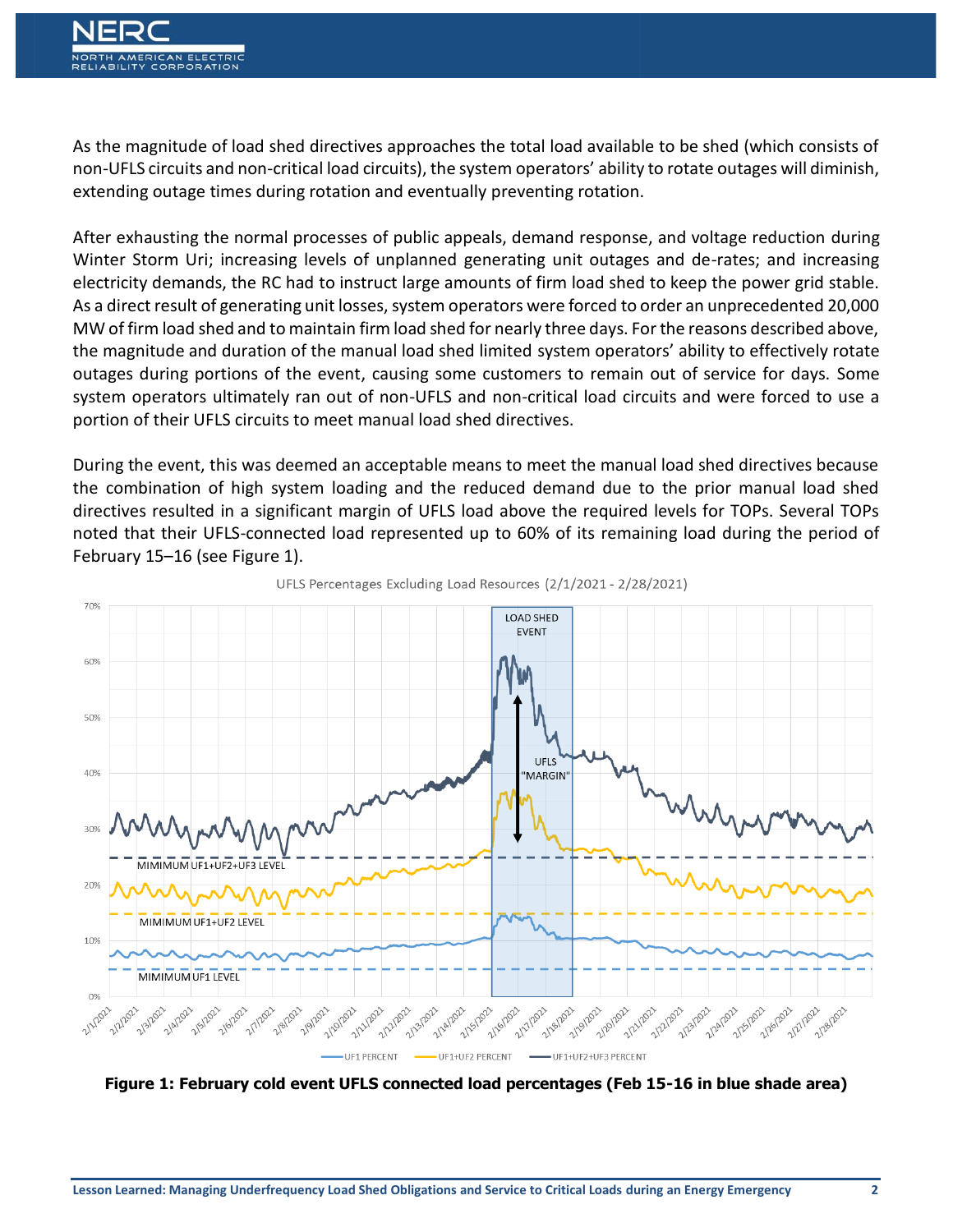This percentage was substantially higher than the minimum UFLS requirement of 25%. The excess represents an opportunity to increase the amount of load available to respond to load shed directives and to reduce outage durations for load that is in rotation. Additionally, the excess UFLS represents a risk to the system in the sense that UFLS load substantially exceeds levels envisioned in the UFLS program established by the PC. An actual UFLS operation while the system is in this state could lead to an overshoot in frequency and further system instability.

## **Corrective Actions**

In several instances during the event, individual TOPs received RC approval to utilize UFLS circuits to meet their manual load shed obligations.

In the Electric Reliability Council of Texas, protocol and operating guide revisions are being proposed that specifically allow entities to shed UFLS load as long as they continue to meet their UFLS obligations.

#### **Lessons Learned**

In cases where a TOP has sufficient monitoring capability during an extreme load shed event to calculate the difference between the UFLS load required to meet its UFLS obligations and the actual load on its UFLS circuits, the TOP may have the option to use some of the UFLS "margin" to include in load shed and rotating outages while still meeting its UFLS obligations. Having this operational flexibility would increase the amount of load available for rotation, spread the burden of outages to a larger pool of load, and reduce customer outage times. Taking this approach of including UFLS circuits during load shed lowers the risk of an overshoot in frequency if UFLS operates when actual UFLS loads substantially exceed the required obligations.

- When UFLS-connected load is well above the minimum required per the UFLS program, system operators (with RC and BA permission) should have the flexibility to utilize some of the UFLS "margin" from circuits normally reserved for UFLS to manually shed load and rotate outages in extreme load shed scenarios. RCs and PCs should review their UFLS program rules for this potential.
- Critical loads should not all receive the same level of priority, and the characteristics of a load shed event (depth/duration/season) will impact the treatment of certain critical loads. Some critical loads are able to withstand outages of several hours without having negative impacts and should therefore only be exempted from load shed in situations where load shed is expected to be of substantial duration/depth. Additionally, it is important to recognize that criticality designations must be considered in the context of the situation. If conditions continue to deteriorate and other load shed options are exhausted, then some critical loads may need to be shed in the interest of preserving the system. It is critical to have the flexibility to include or exclude certain facilities based on the load shed scenario.